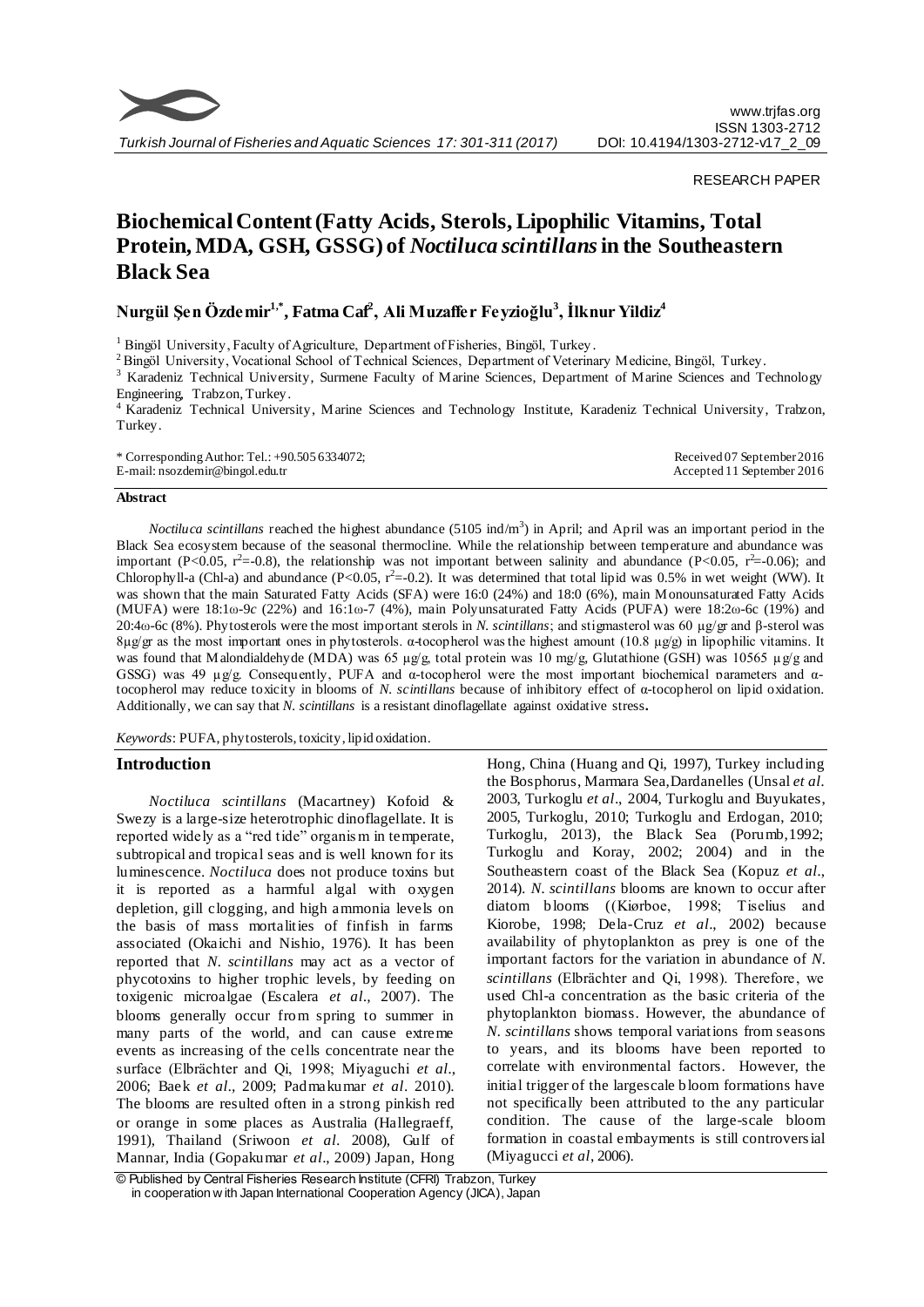*N. scintillans* is an opportunistic omnivorous dinoflagellate and has a rapid reproduction capability, together with polyphagous feeding behavior enables outbursts in populations under favorable conditions, frequently dominating the >200 µm fraction of plankton (Uhlig and Sahling, 1990; Shanks and Walters 1996; Elbrachter and Qi, 1998). The diet of the species consists of a broad spectrum of prey, including phytoplankton, nauplii and eggs of zooplankton (acartia), anchovy, organic detritus, and bacteria (Hattori, 1962; Sekiguchi and Kato, 1976; Schaumann *et al*., 1988; Kirchner *et al*., 1996; Elbrachter and Qi, 1998; Quevedo *et al.,* 1999), thus enabling the species to prey on items theoretically higher up in the trophic web. It is one of the common and numerous components of the heterotrophic plankton in the Black Sea (Erkan *et al.*, 2000; Kovalev *et al.*, 2001; Feyzioglu and Sivri, 2003; Özdemir and Ak, 2012; Mikaelyan *et al*., 2014) and has an important role on the pelagic ecosystem of the Black Sea (Oguz *et al.,* 2001 a, b). Thus, we thought that to obtain information about some biochemical parameters of *N. scintillans* would be useful to create source. - We especially researched these parameters in the period when there was the most abundance. Biochemical parameters as lipids are important biochemical compounds in trophic transfer in marine food webs - because they are rich in carbon with a very high energy value (Parrish, 1988). They can be used as biomarkers in ecology (Budge *et al*., 2006; Litzow *et al.*, 2006). Especially, PUFA, including docosahexaenoic acid (20:6ω3, DHA), eicosapentaneoic acid (20:5ω3, EPA) and α-linolenic acid  $(18:3\omega)$ , ALA) etc., are among the crucial classes of fatty acids. They are critical structural components and precursors of signaling molecules, which are involved in many diverse biological and biochemical processes, and important to maintain physiological functions in consumers (Ackman *et al.* 1980; Sargent *et al*., 1987; Caramujo *et al.,* 2008; Lund *et al.*, 2008). Additionally, proteins play extremely important roles in most biological processes of living beings, such as enzymatic

catalysis, transport and storage, coordinated motion, mechanical support, immune protection, generation and transmission of nerve impulses, and control of growth and differentiation (Zaia *et al*., 1998). MDA level constitutes a good marker of peroxidative damage to cell membranes (Gil *et al.*, 2002). Thus, it is used as an indicator of lipid peroxidation. In addition, it is a highly reactive three carbon dialdehyde produced as a byproduct of PUFA peroxidation (Janero, 1990) and also during arachidonic acid (ARA) metabolis m for the synthesis of prostaglandins (Marnette, 1999). GSH - plays an important role in protecting these from oxidative damage (López-Barea and Gómez-Ariza, 2006). GSH is the most abundant antioxidant in aerobic cells and is synthesized from l-glutamate, l-cysteine, and lglycine in two ATP requiring steps catalyzed by the enzymes g-glutamylcysteine ligase and GSH synthetase. The cysteine thiol moiety gives antioxidant properties of GSH. The thiol is oxidized by cellular pro-oxidants, such as free radicals and reactive aldehydes, to form GSSG (Owen and Butterfield, 2010).

To our knowledge, this paper is the first report about biochemical content of *N. scintillans*. The main objective of this study is to investigate some biochemical parameters as lipophilic vitamins, fatty acids, sterols, MDA, GSH and GSSH in *N. scintillans*, which has a wide range of food, almost non-predator and causes blooms; also, to determine the relation between abundance and environmental conditions.

# **Materials and Methods**

## **Study Area and Sampling**

The study was performed in the Southern part of the Black Sea at a coastal station with coordinates  $40^0$ 57<sup>1</sup> 12<sup>11</sup> N - 40<sup>0</sup> 9<sup>1</sup> 30<sup>11</sup> E (Figure 1). *N. scintillans* samples were collected with a 200 µm mesh Hydro-Bios net with a mouth diameter of 110 cm. The vertical haul was used from the entire oxic layer



**Figure 1.** Sampling station in the Southeastern Black Sea.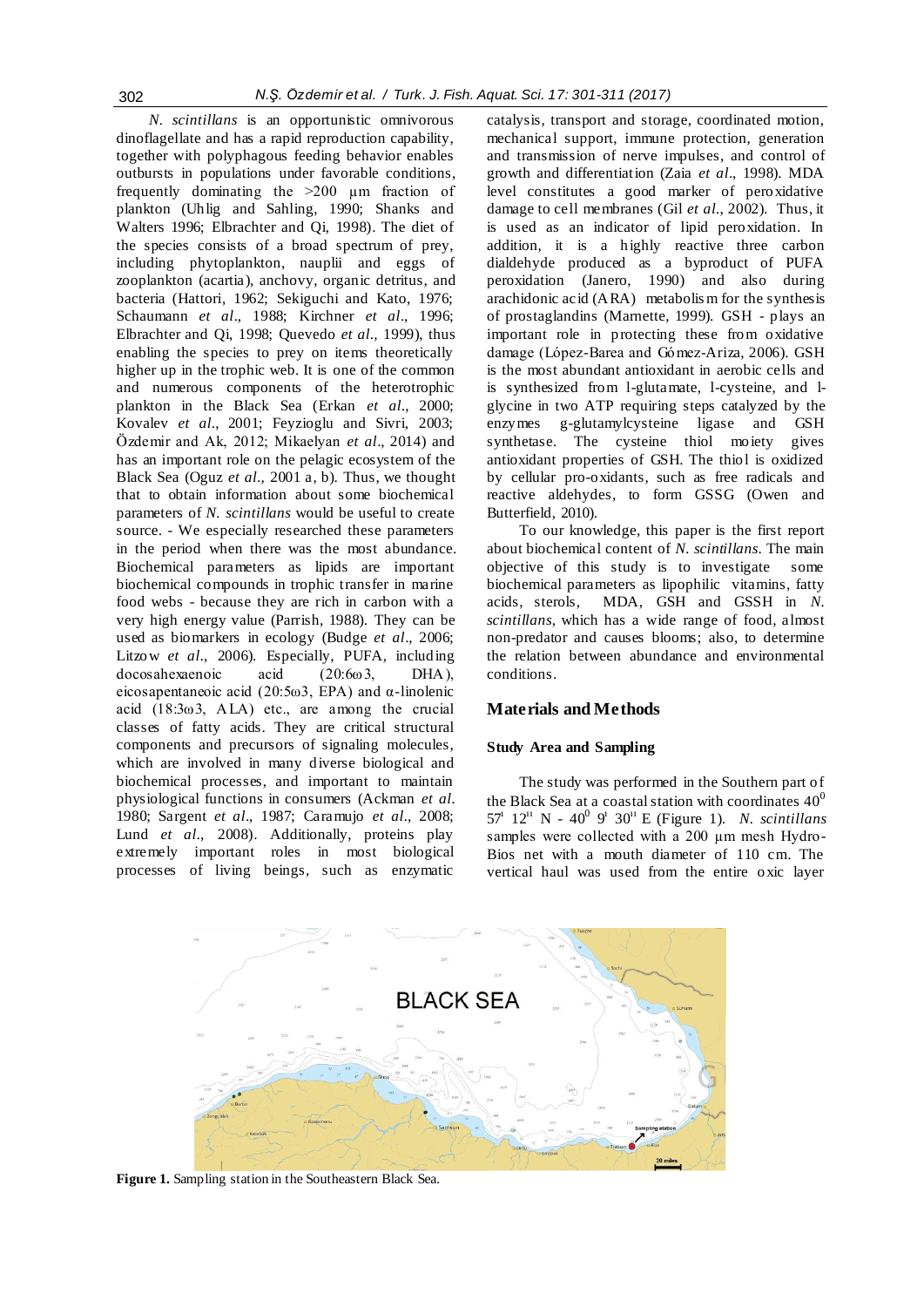starting from a depth of 130 m up to the surface layer. Samplings for abundance were made on a single day for every corresponding month between March 2012 and February 2013 aboard KTU's research vessel Yakamoz. The water depth was 250 m. Water samples were taken using Nansen bottles on the surface layer. Temperature and salinity values were measured with a conductivity-temperature-depthoxygen CTD profiler (CTD, General Oceanic Idronaut, 316).

### **Abundance of** *N. scintillans*

*N. scintillans* cells were counted under BH<sub>2</sub> stereo microscope. The abundance was calculated as the number of individuals in  $m<sup>3</sup>$ . In the basis, the volume of filtered water and the total number of individuals were used (Harris *et al.,* 2000).

#### **Chlorophyll-a Analysis**

Water samples were collected from the surface layer for Chlorophyll-a (Chl-a) assay. The collected samples were filtered through 0.45 µm cellulose acetate membrane. The filtered samples were immediately frozen at  $-20^{\circ}$ C and kept until analysis. Before the analysis, Chl-a was extracted from the filtered samples using 90% acetone, and was assayed with spectrometric method (Parsons *et al*., 1984).

#### **Lipid Extraction**

The samples were homogenized with tissue fragmentation buffer. The homogenate was centrifuged at 5000 rpm for 5 min at 4°C. After centrifuging, the supernatant part was used for GSH, MDA, and GSSH. The remaining homogenate pellets were extracted in hexane: isopropanol (3:2 v/v) (Hara and Radin, 1978) and used by centrifuging for the ADEK vitamin and fatty acid analysis.

#### **Derivatization and Analysis of Fatty Acids**

An aliquot was taken from the supernatant part of the sample pellet and 5 mL 2%  $H<sub>2</sub>SO<sub>4</sub>$  in methanol was added. The mixture was vortexed and then kept in the oven for 12h (50°C). Then, after being cooled to room temperature, 5 mL of 5% NaCl was added and then it was vortexed. Fatty Acid Methyl Esters (FAME) were extracted with  $2 \times 5$  ml hexane. FAME were treated with 5 ml  $2\%$  KHCO<sub>3</sub> solution and then the hexane phase was evaporated by the nitrogen flow; and then, samples were taken to auto sampler vials by dissolving in 1 ml fresh hexane (Christie,1990)..

The FAME were analyzed on a SHIMADZU GC 17 Ver. 3 Gas Chromatography (Kyoto, Japan). The GC column was 25 m of long Machery-Nagel (Germany) capillary column with an inner diameter of 0.25 μm and a 25 micron-thick film was used. The column temperature was kept at 120-220°C, the injection temperature was kept at 240°C, and the detector temperature stayed constant at 280°C. The column temperature program was adjusted as 120- 220°C, and the temperature increase was determined to be 5°C/min until 200 and 4°C/min from 200- 220°C. It was kept at 220°C for 8 min and the total duration was set as 35 min. Nitrogen gas was used as the carrier gas. Before the analysis of the FAME, mixtures of standard fatty acid methyl esters were injected and the residence time of each fatty acid was determined. After this process, the necessary programming was made and the fatty acid methyl ester mixtures of the samples were analyzed (Christie, 1990).

#### **Derivatization and Analysis of Lipophilic Vitamins and Sterols**

The 5 mL supernatant was taken to 25 mL tubes with caps and 5mL KOH: methanol  $(1: 10 \text{ v/v})$  was added. The tubes werevortexed and then they were kept in the oven at 85°C for 15 min. They were taken and cooled to room temperature, and 5 mL of pure water was added and mixed. -Lipophilic molecules were extracted with  $2 \times 5$  mL hexane. The hexane phase was evaporated with nitrogen flow. It was dissolved in 1 mL acetonitrile: methanol (50 + 50% v/v) and then was taken to auto sampler vials and was analyzed.

Sterols were analyzed on a Shimadzu HPLC, by using LC-10 ADVP UV as the visible pump; SPD-10AVP as the detector; CTO- 10ASVP, as column oven; SIL-10ADVP as auto sampler, unit DGU-14A as degasser and Class VP software (Shimadzu, Kyoto Japan). The acetonitrile: methanol  $(60+40\%$  v/v) was used in the mobile phase. The mobile phase flow rate was 1 mL. UV detector and the Supelcosil LC 18  $(15\times4.6 \text{ cm}, 5 \mu \text{m})$ ; Sigma, USA) column were - used. Wave lengths of detection were 326 nm for vitamin A, 202 nm for vitamin E and 265 nm for vitamins D, K (Katsanidis and Addis, 1999).

# **Analysis of MDA, GSH, GSSG and Total Protein**

The supernatant part was used for MDA, GSH and GSSG. 1mL perchloric acid (10% v/v) was added to 1 mL supernatant. After centrifuged, MDA, GSH and GSSG were analyzed on a Shimadzu HPLC. MDA was analyzed according to Karatepe *et al.*, 2004. GSH was analyzed according to Yilmaz *et al.*, 2009. Peaks were identified by comparison of retention times and spectra (multiwave length scan) of the standard and the samples. Total protein amount in *N. scintillans* was measured by method of Lowry *et al*., 1951.

## **Statistics**

The data obtained were analyzed using the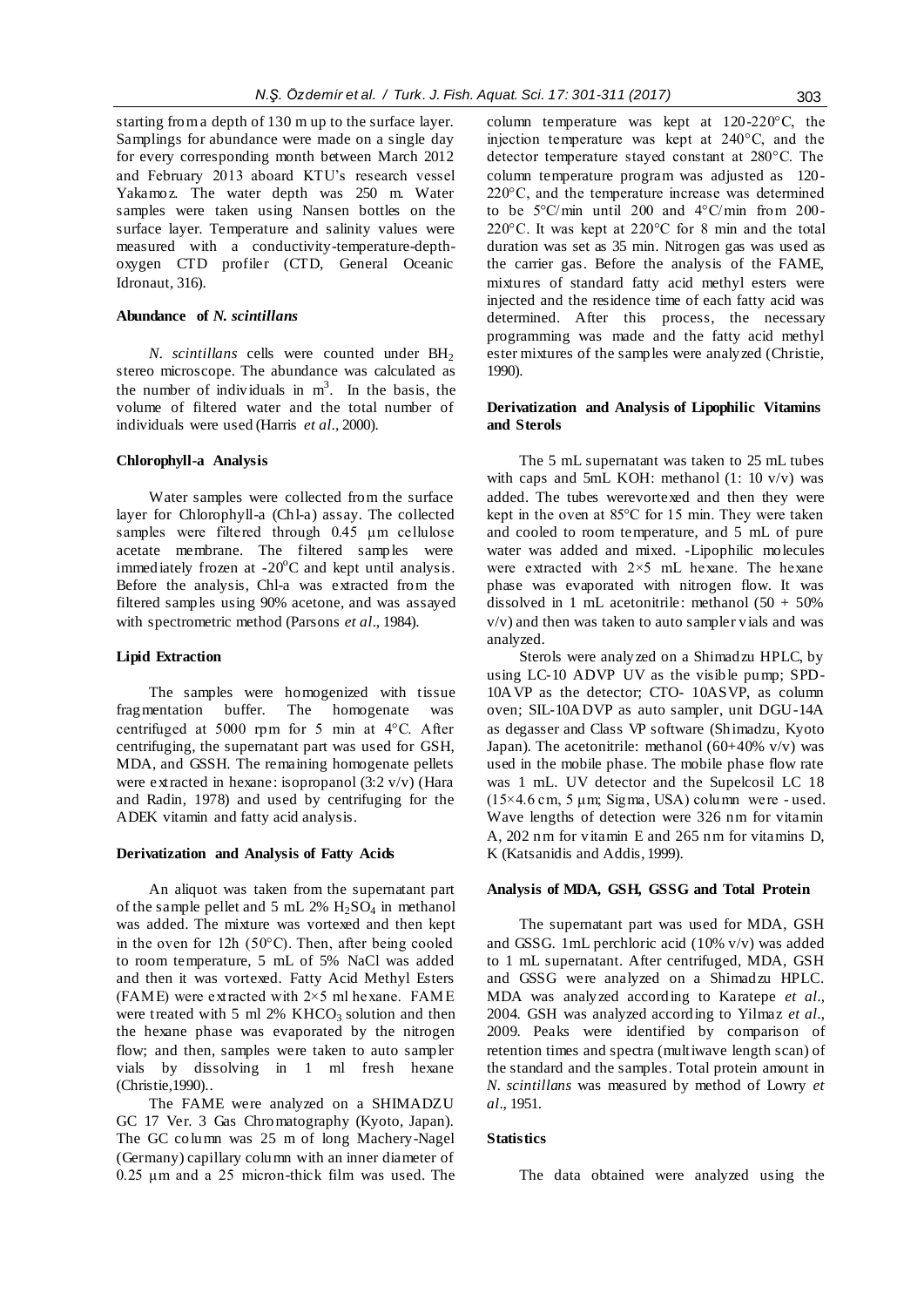Analysis of Variance (ANOVA) Method. Used software was STATISTICA 8.0 in case there were any significant differences.

#### **Results and Discussion**

# **Hydrography, Chl-a, and the Abundance of** *N. scintillans*

Samplings of temperature, salinity, Chl-a, and the abundance of *N. scintillans* were carried out during March 2012-February 2013 (Figure 2). It was determined that *N. scintillans* reached the highest abundance in April during the sampling period (March 2012-February 2013). Therefore, biochemical content of *N. scintillans* was investigated in April.

During the sampling period (March 2012- February 2013) for hydorography, temperatures of sea surface fluctuated from 9°C in March to 28 °C in August; and a seasonal thermocline was observed to start at a depth of 20 m in April when *N. scintillans* was sampled for biochemical content. It was observed that the temperature of the sea surface increased  $(12^{\circ}$ C) with the increase of the temperature in April. Water temperature at a depth of 40 m decreased to 7°C and the cold intermediate layer (CIL) observed during certain periods in the Black Sea dominates the region. CIL is characterized by temperatures less than 8<sup>o</sup>C (Alkan *et al.*, 2013). In the same sampling period, salinity of the sea surface was 18 ppt and it reached 19 ppt in 100 m depending on the depth. Agirbas *et al*. (2014) reported that the thickness of the CIL was observed to be larger (65-130 m) in the coastal station of the Southeastern Black Sea (Trabzon coastline) and the salinity varied greatly within the range of 18 to 21‰ in the CIL during March 2010-December 2010. Measurements at Southeastern Coastal Site of the Black Sea (off Trabzon) took a decade (2001-2011) and were documented by Alkan *et al*. (2013). They indicated that the temperature had the lowest values in the range of  $7-10^{\circ}$ C during March and the highest values as  $25-29$ °C during July-August for all the years. And also, the surface mixed layer is

characterized by salinity values between 17.5-18.0 psu (Alkan *et al*., 2013).

The mean integrated concentration of Chl-a during the sampling period (March 2012-February 2013) was 1.08 µg/L in the surface layer. Chl-a was the lowest value in April (0.54 µg/L) and while Chl-a was 1.41 µg L-1 in March, it decreased sharply in April and increased again to 1.65 µg L-1 in May (Figure 1). Chl-a concentration was used as the basic criteria of the phytoplankton biomass and researched intensively seasonal, annual and monthly variations (Vedernikov and Demidov, 1993; Oguz *et al*., 2002; Kopelevich *et al*., 2002; Moncheva, 2003; Agirbas *et al*., 2014). The Black Sea is characterized with two seasonal peaks of Chl-a in Autumn and Spring (Lalli and Parsons, 2004). Intense concentrations of Chl-a occurs during autumn and two subsequent secondary peaks in late winter-early spring (February-March) and early summer (June) (Alkan *et al.,* 2013).

During the sampling period (March 2012- February 2013), *N. scintillans* was the most abundant  $(5105 \text{ ind/m}^3)$  in April, following March (1358) ind/m<sup>3</sup>) and February (888 ind/m<sup>3</sup>) (Figure 2). Although the relation between the temperature and the abundance was important (P<0.05,  $r^2 = 0.8$ ), the relation between the salinity and the abundance was not important (P<0.05,  $r^2 = 0.06$ ). Also, the relation between Chl-a and the abundance was not important (P<0.05,  $r^2 = -0.2$ ). Ozdemir and Ak (2012) reported that the rate of *N. scintillans* was 57%, 98% and 85%, respectively, in April, May and June, in all of the zooplankton species in the Southeastern Black Sea (Trabzon Coast). But they did not give individual amounts. In their study, abundance of *N. scintillans* had the highest rate in May. But, only two species represented zooplankton abundance. In the study. the abundance of *N. scintillans* was 57% in April, but the abundance rate was given in five zooplankton species. Also, the influence of the environmental factors should not be forgotten. Therefore the abundance of *N. scintillans* can change in the same season. An unusual blooming of *N. scintillans* was observed in April, 2011 in the same place by Kopuz *et al.* (2014).



**Figure 2.** Abundance and Chl-a of *N. scintillans* (ind/m<sup>3</sup>) during the sampling periods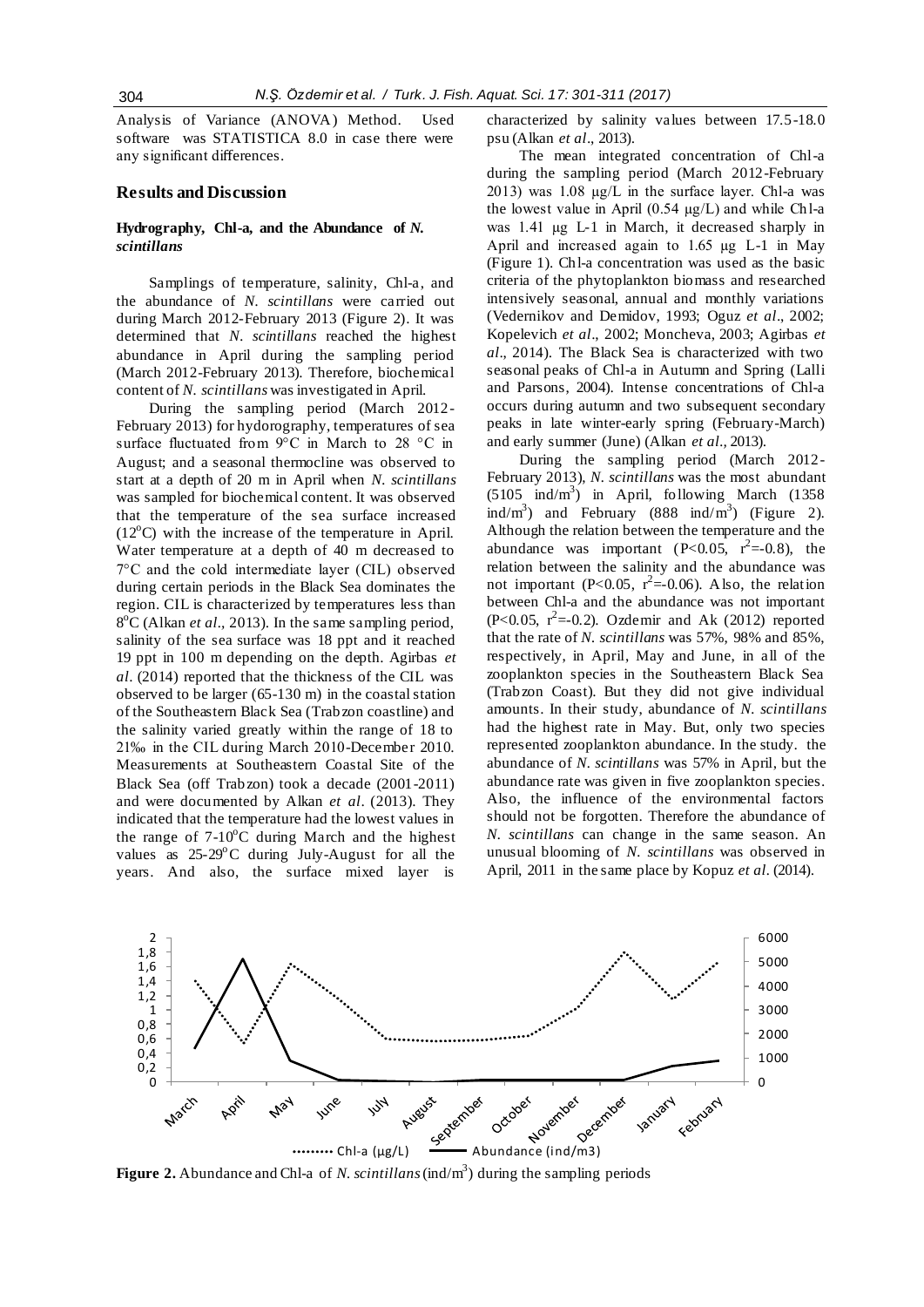#### **Biochemical Content**

In marine ecosystems, lipids provide the densest form of energy which is transferred from algae to vertebrates via zooplankton. Also, they contain essential fatty acids and sterols which are considered to be important drivers of ecosystem health and stability. Fatty acids and sterols are also susceptible to oxidative damage leading to cytotoxicity and a decrease in membrane fluidity. The physical characteristics of biological membranes can be defended from the influence of changing temperature, pressure, or lipid peroxidation by altering the fatty acid and sterol composition of the lipid bilayer. The influence of essential lipids, lipid oxidation, and membrane composition on food web structure and function will become increasingly important in the context of global warming and ozone depletion (Parrish, 2013). In the present study, the biochemical parameters as fatty acids, sterols and lipophilic vitamins have been investigated.

Table 1 represents the FA composition (percent of total FA) of *N. scintillans* from dinoflagellate in April, 2012. The total lipid amount was determined as 0.5% in Wet Weight (WW). Some fatty acids, or their derivatives, are thought to work synergistically with other known toxins such as domoic acid [\(Wang](http://www.hindawi.com/journals/isrn/2013/604045/#B117) and Shimizu, 1990; [Wang](http://www.hindawi.com/journals/isrn/2013/604045/#B117) *et al*., 1993), diarrhetic shellfish poison (DSP) (Lawrence *et al.*, 1994), or the neurotoxin brevetoxin (Boer *et al.*, 2012). brevetoxin [\(Boer](http://www.hindawi.com/journals/isrn/2013/604045/#B35) *et al.*, 2012). Interestingly, de Boer *et al.* (2012) found that two essential fatty acids, i.e. the  $C_{20}$  PUFA, ARA and EPA, were more toxic than the  $C_{18}$  PUFA octadecatetraenoic acid (OTA, 18:4ω-3). Since ARA and OTA have the same number of double bonds, and ARA is more toxic than EPA, the degree of unsaturation does not seem to be a key determinant of toxicity level (Parrish 2013).EPA with 2% and DHA with 3% were the two PUFA mainly detected in April, 2012. Fatty acid composition of algal lipids varies widely with species, habitat, light, salinity, pollution and environmental conditions (Kim *et al.,* 1996; Ratana-Arporn and Chirapart, 2006) and in most studies 16:0 is predominant (Khotimchenko *et al.*, 2002; Li *et al.*, 2002; Gressler *et al.*, 2010; Leblond *et al.*, 2003). Dinoflagellates are the major contributors to the marine food web and are second only to diatoms as primer producers of organic matter in the Ocean (Tappan, 1980). Dinoflagellates can form extensive blooms known as red-tide in coastal areas (Hallegraeff, 1993). Therefore, they are a major source of essential long-chain highly unsaturated fatty acids (HUFA), sterols, and other nutrients to other marine species. They are also an important source of organic matter in marine sediment (De Leeuw *et al*., 1983). HUFA are high in dinoflagellates (Holz, 1981; Nichols *et al*., 1984). Also, feeding preference of *N. scintillans* would modify the quantity and distribution of ω-3 polyunsaturated fatty acids in the ambient environment (Zhang *et. al.* 2015; Zhang et. al., 2016). Morever, altering the amount and ratio of some HUFA (DHA and EPA) available to higher trophic levels, such as copepods, fish larvae or hydromedusae (Zhang et. al., 2016).

Mansour *et al.* (1999) reported that saturated fatty acids were dominated by 16:0 and its concentration ranged from 9.0% to 24.8% in terms of the total fatty acids in different marine dinoflagellates species. They indicated that MUFA and PUFA's level changed according to the species. While they existed at high levels in some species, they existed at low levels in some species. In this study, the major MUF A were oleic acid (18:1ω-9) in *N. scintillans* (22%) and it was the second most abundant compound. The

| <b>Fatty Acids</b>     | $\frac{6}{6}$    |  |
|------------------------|------------------|--|
| 16:0                   | $24.34\pm0.91$   |  |
| C <sub>18:0</sub>      | 6.11 $\pm 0.56$  |  |
| C23:0                  | $1.03 \pm 0.08$  |  |
| $\Sigma$ SFA           | $31.48 \pm 0.43$ |  |
| $16:1\omega - 7$       | $3.96 \pm 0.18$  |  |
| $18:1\omega-9t$        | $1.03 \pm 0.43$  |  |
| $18:1\omega-9c$        | $21.99 \pm 1.34$ |  |
| $20:1\omega - 9$       | $0.83 \pm 0.06$  |  |
| $\Sigma MUFA$          | $27.81 \pm 1.49$ |  |
| $18:2\omega$ -6t       | $1.68 \pm 0.08$  |  |
| $18:2\omega$ -6c       | $18.49 \pm 2.26$ |  |
| $18:3\omega - 3c$      | $7.12 \pm 0.69$  |  |
| $20:4\omega - 6$       | $8.13 \pm 0.76$  |  |
| $20:5\omega - 3$ (EPA) | $2.21 \pm 0.06$  |  |
| $22:6\omega - 3$ (DHA) | $3.08 \pm 0.11$  |  |
| $\Sigma$ PUFA          | $40.71 \pm 2.22$ |  |
| ∑HUFA                  | $13.42 \pm 0.81$ |  |

**Table 1.** Fatty acid composition of *N. scintillans*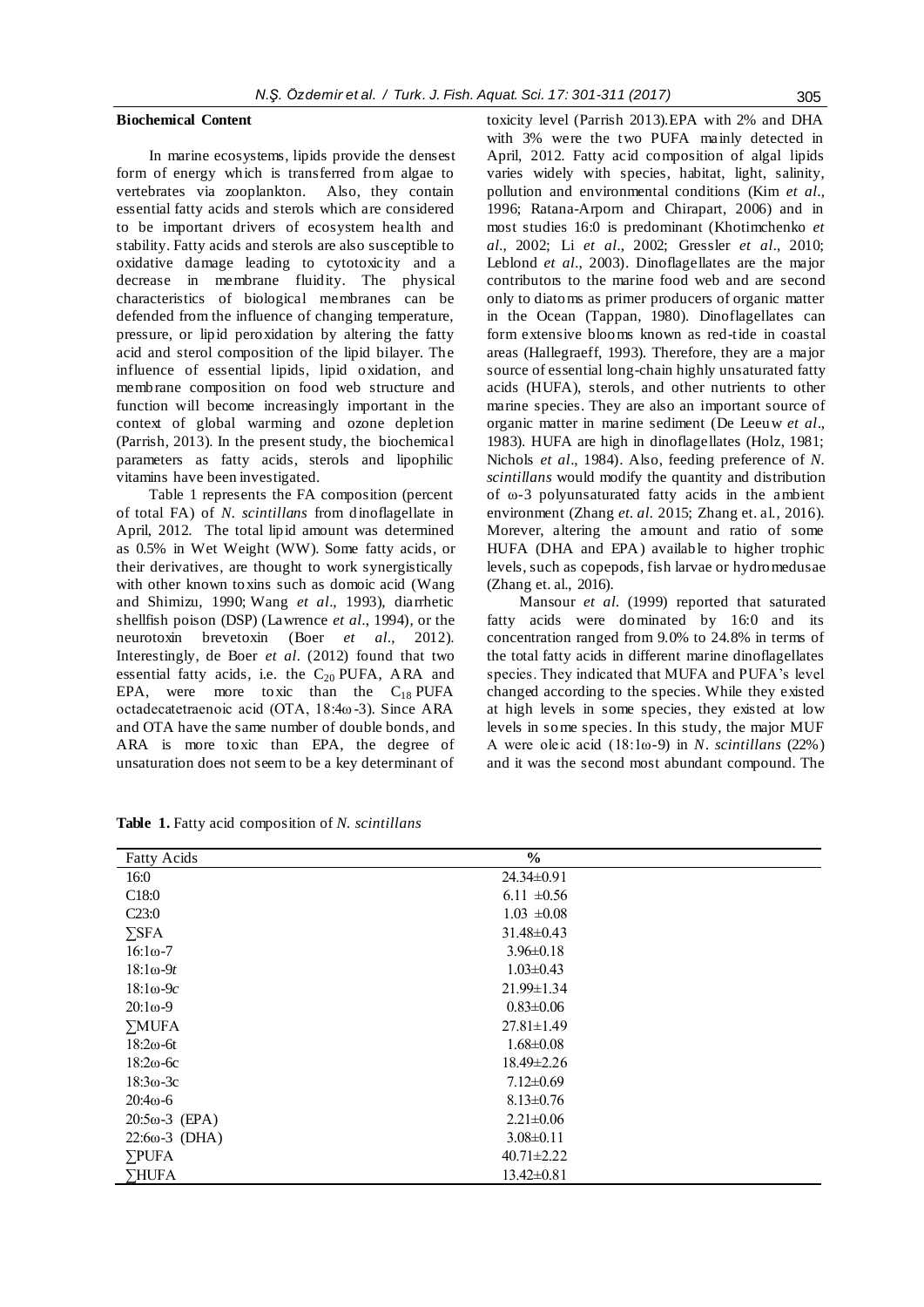same result was given by Leblond et al. (2003) and they determined that 16:0 was the first dominant and, 18:1ω-9 was the second dominant fatty acid in *Karenia brevis* (dinoflagellate). But, Holz (1981) and Parrish *et al*. (1994) reported that MUFA was not usually abundant in dinoflagellates. Mansour *et al.* (1999) observed that the elevated content (11.8%) of in *Gymnodinium sp.* (dinoflagellate) was unexpected. The fatty acid profile can distinguish among algal classes but it may be limited use for the identification of species within the same algal class (Holz, 1981; Volkman, 1989). Viso and Marty (1993) determined the profiles of fatty acids of nine different marine algal groups, and they were even able to define the species-specific lipid compositions.

Free sterols are dominated in sediments of the Black Sea and the sterols are clearly of dinoflagellate origin (Boon *et al.,* 1979). The sterols are essential for all eukaryotes. They are components of the membranes and have a function in regulation of the membrane fluidity and permeability. Sterols also play an important role as precursors of many steroid hormones including vitamin D and brassinosteroids as well as for a wide range of secondary metabolites such as saponins and glycolalkaloids (Piironen *et al*., 2000). Also, sterols are a source of oxygenated lipids: the oxysterols which are the sterols bearing a second oxygen function. These compounds have a variety of biological properties including cytotoxicity and effects on specific enzymes (Parrish, 1991). Phytosterols are present in small amounts, and two common examples are the stigmasterol and the sitosterol (Abidi, 2001). Phytosterols are bioactive compounds, which can be found in a great variety of plant-based foods (Brufau *et al.,* 2008). Phytosterols were the most important sterols in *N. scintillans*. Stigmasterol was 60 μg/g and β-sterol was 8 μg/g from phytosterols.

In our study, it was shown that  $α-$  tocopherol (vitamin E) had the highest amount  $(10.8 \text{ µg/g})$  in lipophilic vitamins, following  $D_2$  (3.5  $\mu$ g/g) and K<sub>2</sub> (0.2 µg/g). α-tocopherol is an important antioxidant, and antioxidants play a major role in reducing or preventing the lipid peroxidation (Aitken *et al.*, 1989). One of the most effective antioxidants is  $\alpha$ -tocopherol as it breaks the free radical chain reaction by forming a relatively stable tocopheroxyl radical (Selley *et al*., 1991). α-tocopherol is identified as the major naturally occurring tocopherol in the lipids of marine organisms (Ackman and Cormier, 1978; Parazo *et al*., 1998). It is essential for integrity and optimal function of reproductive, muscular, circulatory, nervous and immune systems (Hoekstra, 1975; Sheffy and Schultz, 1979; McDowell, 2000). The most important determinant of vitamin E requirements is the dietary concentration of unsaturated fatty acids as PUFA are highly susceptible to auto-oxidation (Nacka al *et al.*, 2001). Animals ingesting high levels of PUFA require high concentrations of vitamin E to protect tissue lipids from free radical attack (Debier *et al*., 2002; Lammi-Keefe and Jensen, 1984; Machlin, 1991). PUFA and  $α$ - tocopherol prevent the occurrence of oxidative stress in the marine organis ms, and a correlation between increased dietary PUFA and αtocopherol requirement has been found in blue tilapia (Roen *et al.* 1990) turbot (Stephan *et al.* 1995), carp (Runge *et al.,* 1992) and Atlantic salmon (Waagboe 1991). High level α-tocopherol probably reflects higher degree of antioxidant protection required ω-3 PUFA-rich organisms (Hamre and Lie 1995). It has also an accelerating effect on reproduction (Kahn-Thomas and Enesco, 1982; Shalaby *et al*., 2004). This effect could be possibly attributed to the well-known antioxidant effect of α-tocopherol (Shalaby *et al*., 2004). Therefore, higher  $\alpha$ -tocopherol amount than the other lipophilic vitamins may cause blooms in suitable temperature condition, because of reproduction accelerating effect of the α -tocopherol in *N. scintillans*. Additionally, the most important reason of indirect toxicity of *N. scintillans* may be the inhibitory effect of α-tocopherol on lipid oxidation.

In this study, the MDA level was found as 65  $\mu$ g/g, the total protein amount was found as 10 mg/g, the GSH level was found as 10565 µg/g and the GSSG level was found as 49 µg/g in *N. scintillans*. MDA was used as an indicator of lipid peroxidation, and protein carbonyl content, which provides an indication of protein oxidative damage. It is a highly reactive three carbon dialdehyde produced as a byproduct of polyunsaturated fatty acid peroxidation (Janero, 1990) and also during arachidonic acid metabolism for the synthesis of prostaglandins (Marnette, 1999). MDA can combine with several functional groups on molecules including proteins, lipoproteins, RNA and DNA (Sevilla *et al*., 1997). GSH is a key contributor to the cellular antioxidant defense system and to the maintenance of the intracellular redox milieu for the preservation of thiol disulfide redox states of proteins. GSH is also involved in cellular signaling, regulation and redox activation of transcription factors, and thioldisulfide exchange reactions. GSH oxidation to GSSG are resulted in intracellular redox imbalance as reflected in a decreased GSH-to-GSSG ratio (GSH/GSSG), a condition often associated with oxidative stress (Dalle-Donne *et al*., 2007). In our study, GSH/GSSG was measured as 216 µg/g in *N. scintillans*. It was shown that MDA level was lower than GSH, and GSH/GSSG was quite high. We can say that *N. scintillans* is a resistant dinoflagellate against oxidative stress. Fidan *et al.* (2008) showed that GSH, as natural antioxidant, levels were found to be the same as MDA due to increase and decrease of oxidative stress in *Carassius carassius* in Eber Lake. MDA level increases when the natural antioxidant system is insufficient (Şahan *et al.*, 2003). The increase of its level in winter could be because of the cold conditions of the fish environment, and the lipid catabolism occurs in cold seasons to get much more energy for their metabolisms (Fidan *et al*., 2008).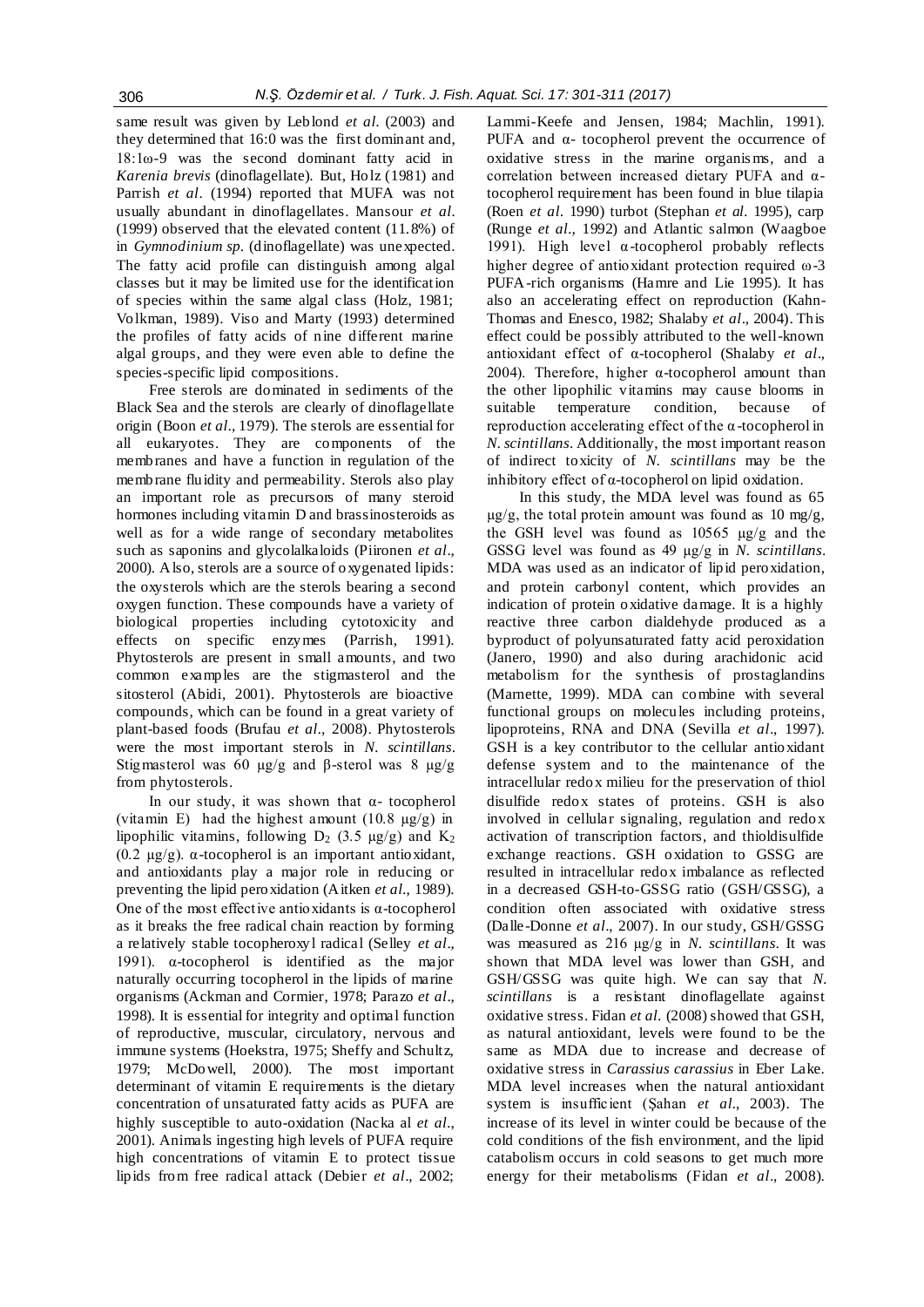Because, Fidan *et al.* (2008) indicated that MDA levels varied during the seasons and the highest level was in winter and the lowest level was in spring and summer seasons. They observed that the highest GSH level was in winter season.

# **Conclusion**

*N. scintillans* is one of the most important heterotrophic dinoflagellates in the Black Sea ecosystem. It creates blooms. But it is not toxic. In this study, some biochemical parameters of *N. scintillans* were investigated in the most abundant periods (April) of *N. scintillans* together with biological and physiological factors. We determined that April was an important period in the Black Sea because seasonal thermocline occurred and the abundance of *N. scintillans* reached the highest amount in April. Consequently, we found a negative relationship between the temperature and the abundance of *N. scintillans*. However, the between the salinity, Chl-a and abundance of *N. scintillans* was not a relationship. Additionally, we can say that PUFA, α-tocopherol and GSH were the most important parameters in bloom of *N. scintillans*. αtocopherol and GSH may reduce toxicity in *N. scintillans* because of inhibitory effect of α-tocopherol on lipid oxidation, and key role in the cellular antioxidant defense system of GSH and *N. scintillans* is a resistant dinoflagellate against oxidative stress. Future studies are required to establish new methods for a few cell. In addition, effect of biochemical content on the bloom formation of *N. scintillans* should research with annually series. However, it is difficult to provide enough sample amounts for biochemical analyses on *N. scintillans* and enough sample amount can provide in most abundant or bloom periods. Therefore we thought that the study would contribute to future studies about biochemical content of *N. scintillans*. Moreover, the study is the first known record about biochemical content of *N. scintillans*.

#### **References**

- Abidi, S.L. 2001. Chromatographic analysis of plant sterols in foods and vegetable oils. Journal of Chromatography, A 935(1-2): 173-201. doi: 10.1016/S0021-9673(01)00946-3.
- Ackman, R.G. and Cormier, M.G.1978. α-Tocopherol in some Atlantic fish and shellfish with particular reference to live holding without food*.* Journal of the Fisheris Reearch Board of Canada, 24: 357- 373[.doi:10.1139/f67-031.](doi:10.1139/f67-031)
- Ackman, R., Sebedio, J. and Kovacs, M. 1980. Role of eicosenoic and docosenoic fatty acids in fresh water and marine lipids. Marine Chemistry*,* 9: 157−164. [doi: 10.1016/0304-4203\(80\)90034-1.](http://dx.doi.org/10.1016/0304-4203(80)90034-1)
- Agirbas, E., Feyzioglu, A.M. and Kopuz, U. 2014. Seasonal Changes of Phytoplankton Chlorophyll a, Primary Production and their Relation in the Continental Shelf

Area of the South Eastern Black Sea. Turkish Journal of Fisheries and Aquatic Sciences, 14: 713-726. [doi:](doi:%2010.4194/1303-2712-v14_3_14)  [10.4194/1303-2712-v14\\_3\\_14.](doi:%2010.4194/1303-2712-v14_3_14)

- Aitken, R.J., Clarkson, J.S. and Fishe, L.S. 1989. Generation of reactive oxygen species lipid peroxidation and human sperm function, Biology of<br>Reproduction, 41: 83-197, doi: Reproduction, 41: [10.1095/biolreprod41.1.183.](doi:%2010.1095/biolreprod41.1.183)
- Alkan, A., Zengin, B., Serdar, S. and Oğuz, T. 2013. Long-Term (2001-2011) Temperature, salinity and Chlorophyll-a variations at a Southeastern Coastal site of the Black Sea. Turkish Journal of Fisheries and Aquatic Sciences, 13: 57-68. [doi:](../AppData/Roaming/Microsoft/Word/nictuluca%20scintillans/doi) 10.4194/1303-2712- V143\_1\_08.
- Baek, S.H., Shimode, S., Kim, H.C., Han, M.Y. and Kikuchi, T. 2009. Strong bottom–up effects on phytoplankton community caused by a rainfall during spring and summer in Sagami Bay, Japan. Journal of Marine Systems, 75: 253-264. [doi:](doi:%2010.1016/j.jmarsys.2008.10.005)  [10.1016/j.jmarsys.2008.10.005.](doi:%2010.1016/j.jmarsys.2008.10.005)
- Boon, Rijpstra, W.I.C., de Lange, F., De Leeuw, J.W., Yoshioka and M., Shimizu, Y. 1979. Black Sea sterol-a molecular fossil for dinoflagellate blooms. Nature, 277: 125-127[. doi: 10.1038/277125a0.](doi:%2010.1038/277125a0)<br>
uu, G., Canela, M.A. and Rafecas, M. 2008.
- Brufau, G., Canela, M.A. and Rafecas, Phytosterols: physiologic and metabolic aspects related to cholesterol-lowering properties. Nutrition Research 28: 217–25. doi: 10.1016/j.nutres.2008.02.003.
- Budge, S.M., Iverson, S.J. and Koopman, H.N. 2006. Studying trophic ecology in marine ecosystems using fatty acids: a primer on analysis and interpretation. Marine Mammal Science, 22: 759-801. [doi;](../AppData/Roaming/Microsoft/Word/nictuluca%20scintillans/doi;%2010.1111/j.1748-7692.2006.00079.x)  [10.1111/j.1748-7692.2006.00079.x.](../AppData/Roaming/Microsoft/Word/nictuluca%20scintillans/doi;%2010.1111/j.1748-7692.2006.00079.x)
- Christie, W.W. 1990. Gas chromatography and lipids: A practical guide. Bridgewater, Somerset: The Oily Press.
- Caramujo, M.J., Boschker, H.T. andAdmiraal, W. 2008. Fatty acid profiles of algae mark the development and composition of harpacticoid copepods. Freshwater Biology, 53: 77−90.
- Dalle-Donne, I., Rossi, R., Giustarini, D., Colombo, R. and Milzani, A. 2007. S-glutathionylation in protein redox regulation. Free Radical Biology and Medicine, 43: 883-898[. doi: 10.1016/j.freeradbiomed.2007.06.014.](doi:%2010.1016/j.freeradbiomed.2007.06.014)
- De Boer, M.K., Boeree, C., Sjollema, S.B., de Vries, T., Rijnsdorp, A.D., Buma, A.G.J. 2012. The toxic effect of the marine raphidophyte *Fibrocapsa japonica* on larvae of the common flatfish sole (*Solea solea*), Harmful Algae, 17: 92–101. doi:  $solea$ ), Harmful Algae, [10.1016/j.hal.2012.03.005.](doi:%2010.1016/j.hal.2012.03.005)
- De Leeuw, J.W., Rijpstra, W.I.C., Schenck, P. A. and Volkman, J.K. 1983. Free, esterified, and residual bound sterols in Black Sea Unit I sediments. Geochimica Cosmochimica Acta, 47:455-465. [doi:](http://dx.doi.org/10.1016/0016-7037(83)90268-5)  [10.1016/0016-7037\(83\)90268-5.](http://dx.doi.org/10.1016/0016-7037(83)90268-5)
- Debier, C., Pomeroy, Van, P.P., Wouwe, N, Mingolet, E., Baret, P.V. and Larondelle, Y. 2002. Dynamics of vitamin A in grey seal (*Halichoerus grypus*) mothers and pups throughout lacatation. Canadian Journal of Zoology*,* 80: 1262-1273[. doi: 10.1139/z02-107.](doi:%2010.1139/z02-107)
- Dela-Cruz, J., Ajani, P., Middleton, H. J. and Suthers, M. I. (2003) Population growth and transport of the red tide dinoflagellate Noctiluca scintillans, in the coastal waters off Sydney, Australia, using cell diameter as a tracer. Limnology and Oceanography, 48: 656-674.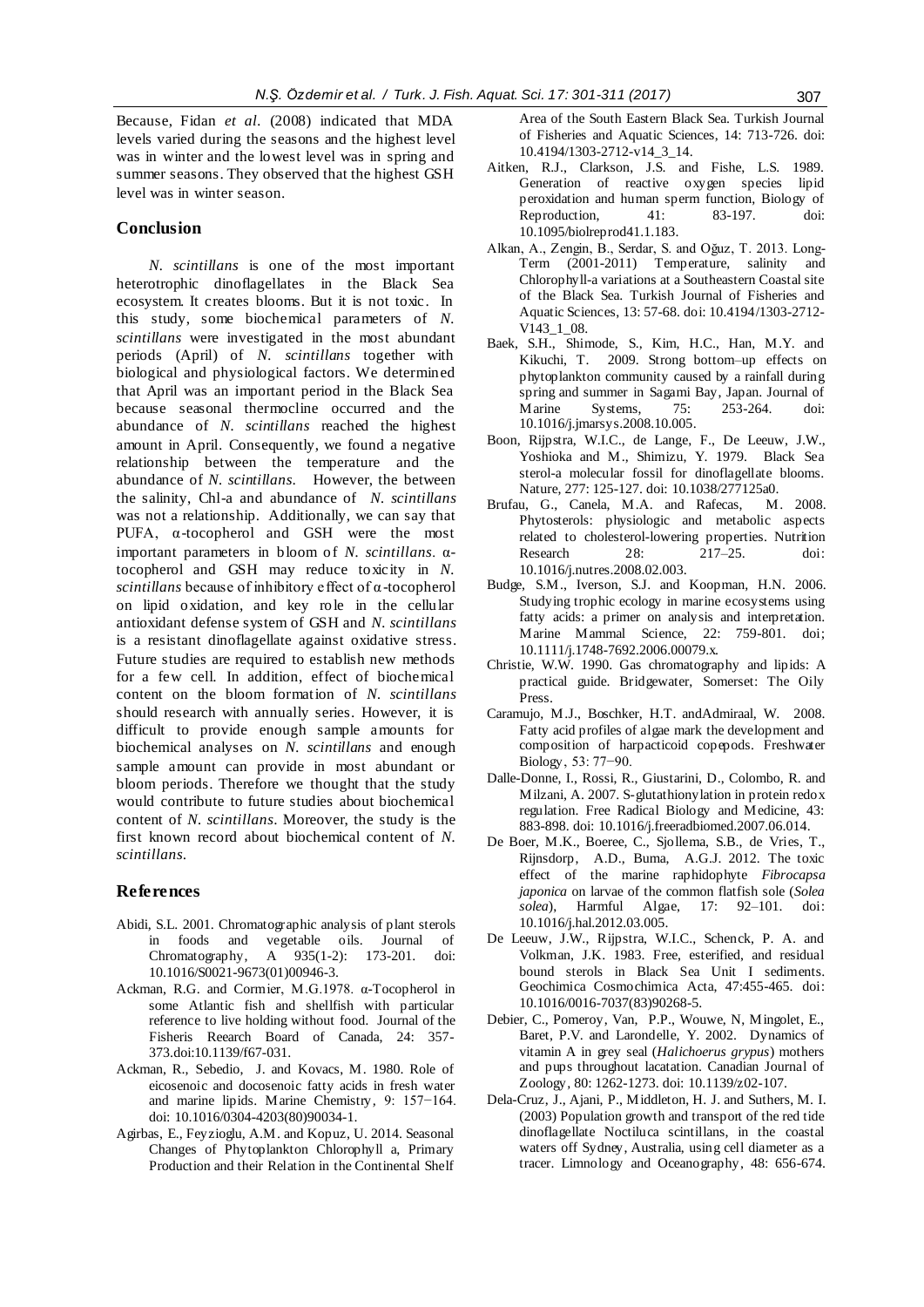doi[:10.4319/lo.2003.48.2.0656.](http://dx.doi.org/10.4319/lo.2003.48.2.0656)

- Elbrachter, M. and Qi, Y.Z. 1998. Aspects of *Noctiluca*  (Dinophyceae) population Dynamics. In: Physiological ecology of harmful algal blooms, (eds., DM. Anderson, AD. Cambella, GM. Hallegraeff), Springer, London, pp. 662.
- Erkan, F., Gucu, A. and Zagorodnyaya, J. 2000. The diel Vertical distribution of zooplankton in the Southeast Black Sea. Turkish Journal of Zoology, 24: 417-427.
- Escalera, L., Pazos, Y., Morono and A., Reguera, B. 2007. *Noctiluca scintillans* may act as a vector of toxigenic microalgae*.* Harmful Alagae, 6:317-320. [doi:](doi:%2010.1016/j.hal.2006.04.006)  [10.1016/j.hal.2006.04.006.](doi:%2010.1016/j.hal.2006.04.006)
- Feyzioglu, A.M. and Sivri, N. 2003. Seasonal changes of *Noctiluca scintillans* Kofoids and Swezy in Trabzon Coast, Eastern Black Sea. E.U. Journal of Fisheries and Aquatic Sciences 20: (1-2): 75- 79. doi: [10.12714/egejfas.2003.20.1.5000157043.](http://dx.doi.org/10.12714/egejfas.2003.20.1.5000157043)
- Fidan, A.F., Ciğerci, I.H., Konuk, M., Küçükyurt, I., Aslan, R. and Dündar, Y. 2008. Determination of some heavy metal levels and oxidative status in *Carassius carassius* L., 1758 from Eber Lake, Environmental Monitoring and Assessment, 147(1): 35-41[.doi:](doi:%2010.1007/s10661-007-0095-3)  [10.1007/s10661-007-0095-3.](doi:%2010.1007/s10661-007-0095-3)
- Gil, P., Farinas, F., Casado, A. and Lo´pez-Ferna´ndez, E. 2002. Malondialdehyde: a possible marker of ageing. Gerontology, 48: 209-214[. doi: 10.1159/000058352.](doi:%2010.1159/000058352)
- Quevedo, M., Gonzalez-Quiros, R. and Anadon, R. 1999. Evidence of heavy predation by *Noctiluca scintillans*  on *Acartia clausi* (copepoda) eggs off the central Cantabrian coast (NW Spain). Oceanologica, 22: 127- 131. [doi: 10.1016/S0399-1784\(99\)80039-5.](doi:%2010.1016/S0399-1784(99)80039-5)
- Gopakumar, G., Sulochanan, B. and Venkatesan, V. 2009. Bloom of *Noctiluca scintillans* (Macartney) in Gulf of Mannar, southeast coast of India*.* Journal Marine Biological Association of India, 51(1): 75- 80.
- Gressler, V., Yokoya, N., Fujii, M., Colepicolo, P., Filho, J., Torres, R. and Pinto, E. 2010. Lipid, fatty acid, protein, amino acid and ash contents in four Brazilian red algae species. Food Chemistry, 120:585-590[. doi:](doi:%2010.1016/j.foodchem.2009.10.028)  [10.1016/j.foodchem.2009.10.028.](doi:%2010.1016/j.foodchem.2009.10.028)
- Hallegraeff, G.M., 1993. A review of harmful algal blooms and their apparent global increase. Phycologia, 32: 79- 99. [doi: 10.2216/i0031-8884-32-2-79.1.](doi:%2010.2216/i0031-8884-32-2-79.1)
- Hallegraeff, G.M. 1991. Aquaculturists guide to harmful Australian microalgae. 1st edn., Fish. Ind. Train. Board, Tasmania/CSIRO Div. Fisher., Hobart, pp 111.
- Hamre, K. and Lie, O. 1995. Alpha-tocopherol levels in different organs of Atlantic salmon (*Salmo salar L.*) effect of smoltification, dietary levels of n-3 polyunsaturated fatty acids and vitamin E. Comp. Biochemistry & Physiology, 111(A): 547-554.
- Harris, R., Wiebe, P., Lenz, J., Skjoldal, H.R. and Huntley, M. 2000. ICES zooplankton methodology manual. Academic Press, UK, pp 684.
- Hattori, S. 1962. Predatory activity of *Noctiluca* on Anchovy eggs. Bull. Tokai Reg. Fish. Res. Lad. 9: 211-220.
- Hoekstra, W.G. 1975. Biochemical function of selenium and its relation to vitamin E. Federation Proceedings, 34: 2083-2089.
- Holz Jr., G.G. 1981. Non-isoprenoid lipids and lipid metabolism of marine flagellates. In: Bio- chemistry and Physiology of Protozoa, (eds., M Levandowsky, SH Hunter), Academic Press, New York, pp. 301-332.
- Huang, C. and Qi, Y. 1997. The abundance cycle and influence factors on red tide phenomena of *Noctiluca*

*scintillans* (Dinophyceae) Dapeng Bay, the South China Sea*.* Journal of Plankton Research*,* 19(3): 303- 318[. doi: 10.1093/plankt/19.3.303.](doi:%2010.1093/plankt/19.3.303)

- Janero, D.R. 1990. Malondialdehyde and thiobarbituric acid-reactivity as diagnostic indices of lipid peroxidation and peroxidative tissue injury. Free Radical Biology and Medicine, 9: 515-540. [doi:](doi:%2010.1016/0891-5849(90)90131-2)  [10.1016/0891-5849\(90\)90131-2.](doi:%2010.1016/0891-5849(90)90131-2)
- Kahn-Thomas, M. and Enesco, H.E. 1982. Effect of αtocopherol and culture method on reproduction of *Turbatrix aceti*. Journal of Nematology, 14(4):496- 500.
- Karatepe, M. 2004. Simultaneous determination of ascorbic acid and free malondialdehyde in human serum by HPLC/UV. LC-GC North America, 22(4): 362–365.
- Katsanidi, E. and Addis, P.B. 1999. Novel HPLC analysis of tocopherols and cholesterol in tissue. Free Radical Biology and Medicine, 27: 1137-1140. [doi:10.1016/S0891-5849\(99\)00205-1.](doi:10.1016/S0891-5849(99)00205-1)
- Kim, M., Dubacq, J., Thomas, J. and Giraud, G. 1996. Seasonal variations of triacylglycerols and fatty acids in *Fucus serratus*. Phytochemistry, 43: 49-55. [doi:](doi:%2010.1016/0031-9422(96)00243-9)  [10.1016/0031-9422\(96\)00243-9.](doi:%2010.1016/0031-9422(96)00243-9)
- Kiørboe, T. 1998. Intensive aggregate formation with low flux during an upwelling-induced diatom bloom. Limnology and Oceanography, 43: 104–116. do[i:10.4319/lo.1998.43.1.0104.](http://dx.doi.org/10.4319/lo.1998.43.1.0104)
- Kirchner, M., Sahling, G., Uhlig, G., Gunkel, W. and Klings, K.W. 1996. Does the red tide-forming dinoflagellate *Noctiluca scintillans* feed on bacteria?<br>Sarsia. 81: 45-55. doi: Sarsia, 81: 45-55. doi: [10.1080/00364827.1996.10413610.](doi:%2010.1080/00364827.1996.10413610)
- Khotimchenko, S., Vaskovsky, V. and Titlyanova, T. 2002. Fatty acids of marine algae from the Pacific coast of North California. Botanica Marina, 45: 17-22. [doi:](doi:%2010.1515/BOT.2002.003)  [10.1515/BOT.2002.003.](doi:%2010.1515/BOT.2002.003)
- Kopelevich, O.V., Sherberstov, S.V.,Yunev, O., Baştürk, O., Finenko, Z.Z., Nikonov, S. and Vedernikov, V.I. 2002. Surface chlorophyll in the Black Sea over 1978- 1986 derived ferom satelite and in situ data. Journal of Marine Systems, 36(3-4):145-160. doi: [10.1016/S0924-7963\(02\)00184-7.](doi:%2010.1016/S0924-7963(02)00184-7)
- Kopuz, U., Feyzioglu, A.M. and Valente, A. 2014. An unusual red-tide event of *Noctiluca scintillans* (Macartney) in the Southeastern Black Sea. Turkish Journal of Fisheries and Aquatic Sciences, 14: 261- 268[. doi: 10.4194/1303-2712-V14\\_1\\_28.](doi:%2010.4194/1303-2712-V14_1_28)
- Kovalev, A.V., Mazzocchi, M.G., Siokou-Frangou, I. and Kideys, A.E. 2001. Zooplankton of the Black Sea and the Eastern Mediterranean: similarities and dissimilarities. Mediterranean Marine Science, 2(1): 69-77[. doi: 10.12681/mms.277.](http://dx.doi.org/10.12681/mms.277)
- Lalli, C.M. and Parsons, T.R. 2004. Biological Oceanography an Introduction. University of British Columbia, Vancouver, Canada, 314.
- Lammi-Keefe, C.J. and Jensen, R.G. 1984. Lipids in human milk: a review. 2: Composition and fat-soluble vitamins. Journal of Pediatric Gastroenterology Nutrition, 3: 172-198. [doi: 10.1097/00005176-](doi:%2010.1097/00005176-198403000-00004) [198403000-00004.](doi:%2010.1097/00005176-198403000-00004)
- Lawrence, J.F., Chadha, R.K., Ratnayake, W.M.N. and Truelove, J.F. 1994. An incident of elevated levels of unsaturated free fatty acids in mussels from Nova Scotia and their toxic effect in mice after intraperitoneal injection. Natural Toxins, 2(5): 318– 32[. doi: 10.1002/nt.2620020511.](doi:%2010.1002/nt.2620020511)
- Leblond, J.D., Evans, T.J. and Chapman, P.J. 2003. The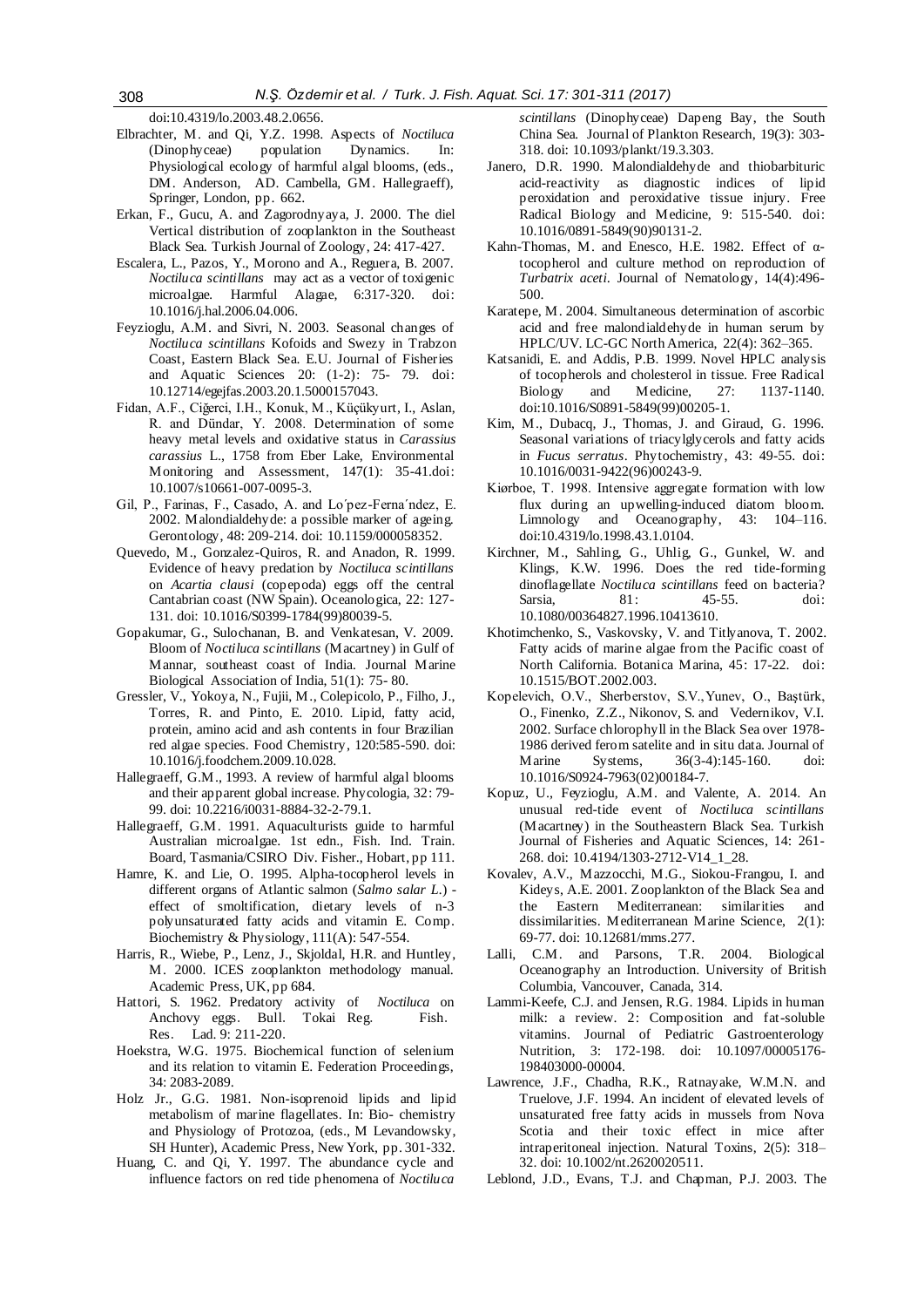biochemistry of dinoflagellate lipids, with particular refrence to the fatty acid and sterol composition of a *Karenia brevis* bloom. Phycologia, 42(20): 324-331. [doi: 10.2216/i0031-8884-42-4-324.1.](doi:%2010.2216/i0031-8884-42-4-324.1)

- Li, X., Fan, X., Han, L. and Lou, Q. 2002. Fatty acids of some algae from the Bohai Sea. Phytochemistry, 59: 157-161. [doi: 10.1016/S0031-9422\(01\)00437-X.](doi:%2010.1016/S0031-9422(01)00437-X)
- Litzow, M.A., Bailey, K., Prahl, F.G. and Heintz, R. 2006. Climate regime shifts and reorganization of fish communities: the essential fatty acid limitation hypothesis*.* Marine Ecology Progress Series, 315: 1- 11. [doi: 10.3354/meps315001.](doi:%2010.3354/meps315001)
- López-Barea, J. and Gómez-Ariza, J.L. 2006. Environmental proteomics and metallomics.<br>Proteomics. 6: S51-S62. doi: Proteomics. 6: S51-S62. doi: [10.1002/pmic.200500374.](doi:%2010.1002/pmic.200500374)
- Lowry, O.H., Rosebrough, N.J. and Farr, A.L. 1951. Randall RJ: Protein measurement with folin phenol reagent. The Journal of Biological Chemistry, 193 (1): 265-275.
- Lund, E.D, Chu, F.L., Harvey, E. and Adlof, R. 2008. Mechanism(s) of long chain n-3 essential fatty acid production in two species of heterotrophic protists: *Oxyrrhis marina* and *Gyrodinium dominans.* Marine Biology, 155: 23-36. [doi: 10.1007/s00227-008-1003-](doi:%2010.1007/s00227-008-1003-2)  $\mathcal{L}$
- Machlin, L.J. 1991. Handbook of Vitamins. Marcel Dekker, Inc., New York and Basel.
- McDowell, L.R. 2000. Vitamins in animal and human nutrition. (ed., I.A. Ames), Iowa State University Press, pp. 793[. doi: 10.1002/9780470376911.](doi:%2010.1002/9780470376911)
- Mansour, M.P., Volkman, J.K., Jackson, A.E. and Blackburn, S.I. 1999. The fatty acid and sterol composition of five marine dinoflagellates. Journal of Phycology, 35: 710-720. [doi: 10.1046/j.1529-](http://dx.doi.org/10.1046/j.1529-8817.1999.3540710.x) [8817.1999.3540710.x.](http://dx.doi.org/10.1046/j.1529-8817.1999.3540710.x)
- Marnette, L.J. 1999. Generation of mutagens during arachidonic acid metabolism. *Cancer and Metastasis Reviews,* 13: 303-308[. doi: 10.1007/BF00666100.](doi:%2010.1007/BF00666100)
- Mikaelyan, A.S., Malej, A., Shiganova, T.A., Turk, V., Sivkovitch, A.E., Musaeve, E.I., Kogovsek, T. and Lukasheva, T.A. 2014. Populations of the red tide forming dinoflagellate *Noctiluca scintillans* (Macartney): A comparison between the Black Sea and the Northern Adriatic Sea. Harmful Algae, 33: 29- 40. [doi: 10.1016/j.hal.2014.01.004.](http://dx.doi.org/10.1016/j.hal.2014.01.004)
- Miyaguchi, H., Fujiki, T., Kikuchi, T., Kuwahra, V.S. and Toda, T. 2006. Relationships between the bloom of *Noctiluca scintillans* and environmental factors in the coastal waters of Sagami Bay, Japan. Journal of Plankton Research, 28(3):313-324. [doi:](doi:%2010.1093/plankt/fbi127)  [10.1093/plankt/fbi127.](doi:%2010.1093/plankt/fbi127)
- Monncheva, S. 2003. On the recent state of the Black Sea Ecosystem biologycal response to eutrophycation-are there signs of recovery uncertainties. In: Preliminary Assessment of the previous biogeochemical, hydrophysical, and hydrobiological cruise data within the Black Sea, pp. 53.
- Nacka, F., Cansell, M., Meleard, P. and Combe, N. 2001. Incorporation of alphatocopherol in marine lipidbased liposomes: in vitro and in vivo studies. Lipids, 36:1313-1320. [doi10.1007/s11745-001-0846-x.](http://dx.doi.org/10.1007/s11745-001-0846-x)
- Nichols, P., Jones, G.J., de Leeuw, J.W. and Johns, R.B. 1984. The fatty acid and sterol composition of two marine dinoflagellates. Phytochemistry*,* 23:1043- 1047. [doi: 10.1016/S0031-9422\(00\)82605-9.](doi:%2010.1016/S0031-9422(00)82605-9)
- Oğuz, T., Ducklow, H.W. and Purcell, J.E. 2001a. Modeling the response of top-down control exerted by gelatinous carnivores on the Black Sea pelagic food web. Journal of Geophysical Research, 106: 4543- 4564[. doi: 10.1029/1999JC000078.](doi:%2010.1029/1999JC000078)
- Oğuz, T., Malanotte-Rizzoli, P. and Ducklow, H.W. 2001b. Simulations of phytoplankon seasonal cycle with multi-level and multi-layer physical-ecosystem models: the Black Sea example. Ecological Modeling,<br>144: 295-314. doi 295-314. [doi](../AppData/Roaming/Microsoft/Word/nictuluca%20scintillans/doi%0b:%2010.1016/S0304-3800(01)00378-7) [: 10.1016/S0304-3800\(01\)00378-7.](../AppData/Roaming/Microsoft/Word/nictuluca%20scintillans/doi%0b:%2010.1016/S0304-3800(01)00378-7)
- Oğuz, T., Deshpande, A.G. and Malanotte-Rizzoli, P. 2002. The role of mesoscale peocesses controlling biological variability in the Black sea coastal waters: interfences from sea WIFS-derived surface chlorophyll field. Continental Shelf Research, 22: 1477-1492[. doi: 10.1016/S0278-4343\(02\)00018-3.](doi:%2010.1016/S0278-4343(02)00018-3)
- Okaichi, T. and Nishio, S. 1976. Identification of ammonia as the toxic principle of red tide of *Noctiluca miliaris*. Bulletin of the Plankton Society of Japan*,* 23: 75-80.
- Owen, J.B. and Butterfield, D.A. 2010. Measurement of oxidized/reduced glutathione ratio. Methods in Molecular Biology, 648: 269-27[7.doi: 10.1007/978-1-](doi:%2010.1007/978-1-60761-756-3_18) [60761-756-3\\_18.](doi:%2010.1007/978-1-60761-756-3_18)
- Özdemir , G.P. and Ak, O. 2012. Quality and quantitative Changes of phytoplankton in the South East Black Sea (Trabzon Coasts). Yunus Research Bulletin, 4: 13-25.
- Padmakumar, K.B., SreeRenjima, G., Fanimol, C.L., Menon, N.R. and Sanieevan, V.N. 2010. Sanjeevan, V.N. 2010. Preponderance of heterotrophic *Noctiluca scintillans*  during a multi-species diatom bloom along the southwest coast of India. International Journal of Oceans and Oceanography, 4(1): 55-63.
- Parish, E. 1991. The biosynthesis of oxysterols in plants and microorangisms. In: Physiology and Biochemistry of Sterols, (eds., GW Patterson, WD Nes), pp. 324-336.
- Parrish, C.C. 2013. Lipids in marine ecosystems*.* ISRN Oceanography, 2013: 1-16. [doi:](doi:%2010.5402/2013/604045)  [10.5402/2013/604045.](doi:%2010.5402/2013/604045)
- Parsons, T.R., Maita, Y. and Lailli, C.M. 1984. A manuel of chemical and biological methods for Seawater Analysis. Pergamon Press, Greet Britain, pp. 173.
- Parazo, M.P.M., Lall, S.P., Castell, J.D. and Ackman, R.G. 1998. Distribution of α- and γ-tocopherols in Atlantic salmon (*Salmo salar*) tissues. Lipids, 33: 697-704. [doi: 10.1007/s11745-998-0259-x.](doi:%2010.1007/s11745-998-0259-x)
- Piironen, V., Lindsay, D.G., Miettinen, T.A., Toivo, J. and Lampi, A.M. 2000. Plant sterols: biosynthesis, biological function and their importance to human nutrition. Journal of the Science of Food and Agriculture. 80: 939–966. [doi: 10.1002/\(SICI\)1097-](http://dx.doi.org/10.1002/(SICI)1097-0010(20000515)80:7%3C939::AID-JSFA644%3E3.0.CO;2-C) [0010\(20000515\)80:7<939::AID-JSFA644>3.0.CO;2-](http://dx.doi.org/10.1002/(SICI)1097-0010(20000515)80:7%3C939::AID-JSFA644%3E3.0.CO;2-C) [C.](http://dx.doi.org/10.1002/(SICI)1097-0010(20000515)80:7%3C939::AID-JSFA644%3E3.0.CO;2-C)
- Porumb, F. 1992. On the development of *Noctiluca scintillans* under eutrophication of Romanian Black Sea waters. Science of the total environment, Supplement 1992, Elseiver Publishers BV, Amsterdam, pp. 907- 920.
- Ratana-Arporn, P. and Chirapar, A. 2006. Nutritional evaluation of tropical green seaweeds *Caulerpa lentillifera* and *Ulva reticulate*. Kasetsart Journal: Natural Sciences, 40: 75-83.
- Roem, A.J., Kohler, C.C. and Stickney, R.R. 1990. Vitamin E requirement of the blue tilapia, *Oreochromis aureus* (Steindachner), in relation to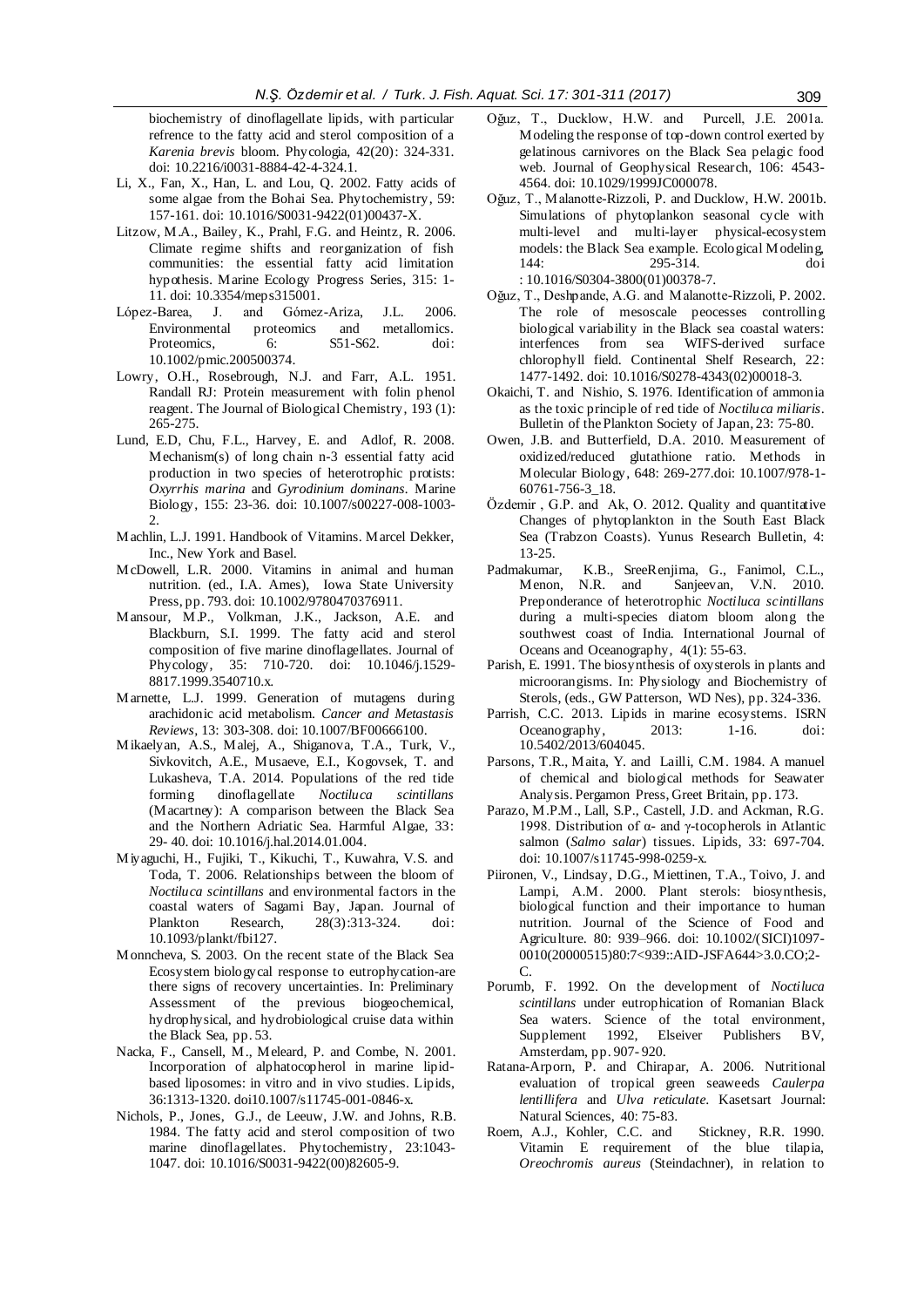dietary lipid level. Aquaculture, 87: 155-164. [doi:](doi:%2010.1016/0044-8486(90)90272-O)  [10.1016/0044-8486\(90\)90272-O.](doi:%2010.1016/0044-8486(90)90272-O)

- Runge, G., Steinhart, H. and Schwarz, F.J. M. 1992. Influence of type of fats and α-tocopherol acetate additions to the feed rations on the tocopherol and tocotrienol composition of carp (*Cyprinus carpio L*.). Journal of Animal Physiology and Animal Nutrition*,* 67: 16-24. [doi: 10.1111/j.1439-0396.1992.tb00577.x.](doi:%2010.1111/j.1439-0396.1992.tb00577.x)
- Shalaby, M.A., El Zorba, H.Y. and Kamel, G.M. 2004. Effect of α-tocopherol and simvastatin on male fertility in hypercholesterolemic rat*.* Pharmacological Research, 50(2): 137-142. doi: [10.1016/j.phrs.2003.10.013.](doi:%2010.1016/j.phrs.2003.10.013)
- Sargent, J.R., Parkes, R., Mueller-Harvey, I. and Henderson, R. 1987. Lipid biomarkers in marine ecology. In: Microbes in the sea, (ed., M A. Sliegh ), Ellis Horwood Limited:, Chichester, UK, pp. 119-138.
- Sekiguchi, H. and Kato, T. 1976. Influence of Noctiluca's predation on the Acartia population in Ise Bay, central japan. Journal of Oceanographical Society of Japan, 32: 195-162. [doi: 10.1007/BF02107121.](doi:%2010.1007/BF02107121)
- Shanks, A. and Walters, K. 1996. Feeding by a heterotrophic dinoflagellate in marine snow. Limnology and Oceanography, 41: 177-181. [doi:](doi:%2010.4319/lo.1996.41.1.0177)  [10.4319/lo.1996.41.1.0177.](doi:%2010.4319/lo.1996.41.1.0177)
- Schaumann, K., Gerdes, D. and Hesse K.J. 1988. Hydrographic and biological characteristics of a *Noctiluca scintillans* red-tide in the German Bight, 1984. Meeresforschung, 32: 77-91.
- Selley, M.L., Lacey, M.J., Bartlett, M.R. and Copeland, C.M. and Ardlie, N.G. 1991. Content of significant amounts of a cytotoxic endproduct of lipid peroxidation in human semen, Journal of Reproduction and Fertility, 92: 291-298. [doi:](doi:%2010.1530/jrf.0.0920291)  [10.1530/jrf.0.0920291.](doi:%2010.1530/jrf.0.0920291)
- Sevilla, C.L., Mahle, N.H., Eliezer, N., Uzieblo, A., O'Hara, S.M., Nokubo, M., Miller, R., Rouzer, C.A. and Marnett, L.J. 1997. Development of monoclonal antibodies to the malondialdehyde-deoxyguanosine adduct, pyrimidopurinone. Chemical Research in Toxicology*,* 10: 172-180[. doi: 10.1021/tx960120d.](doi:%2010.1021/tx960120d)
- Sheffy, B.E. and Schultz, R.D. 1979. Influence of vitamin E and selenium on immune response mechanisms. Federation Proceedings*,* 38: 2139-2143.
- Sriwoon, R., Pholpunthin, P., Lirdwitayaprasit, T. 2008. Population dynamics of green *Noctiluca scintillans*  (dinophyceae) associated with the monsoon cycle in the upper gulf of Thailand. Journal of Phycology, 44: 605-615. [doi: 10.1111/j.1529-8817.2008.00516.x.](doi:%2010.1111/j.1529-8817.2008.00516.x)
- Stéphan, G., Guillaume, J., Lamour, F. 1995. Lipid peroxidation in turbot (*Scophthalmus maximus*) tissue: effect of dietary vitamin E and dietary n-6 or n-3 polyunsaturated fatty acids. Aquaculture*,* 130: 251- 268. [doi: 10.1016/0044-8486\(94\)00322-F.](doi:%2010.1016/0044-8486(94)00322-F)
- Şahan, A., Kurutaş, E; and Dikel, S. 2003. Liver Antioxidant Systems and Lipid Peroxidation in Sea Bass (*Dicentrarchus labrax*) Adapted to Fresh Water. Turkish Journal of Veterinary and Animal Sciences, 27: 1261– 1267.
- Tappan, H. 1980. The Paleobiology of Plant Protists. Freeman, San Francisco, pp. 1027.
- Tiselius, P. and Kiørboe, T. 1998. Colonization of diatom aggregates by the dinoflagellate *Noctiluca scintillans*. Limnology and Oceanography, 43: 154–159. doi: [10.4319/lo.1998.43.1.0154.](http://dx.doi.org/10.4319/lo.1998.43.1.0154)
- Turkoglu, M., Unsal, M., Ismen, A., Mavili, S, Sever, T.M.,

Yenici, E., Kaya, S. and Coker, T. 2004. Dynamics of lower and high food chain of the Dardanelles and Saros Bay (North Aegean Sea). TUBITAKYDABAG Tech. Fin. Rep., No:101Y081, Canakkale, (in Turkish), pp. 314.

- Turkoglu, M. and Buyukates, Y. 2005. Short time variations in density and bio-volume of *Noctiluca scintillans* (Dinophyceae) in Dardanelles. XIII. Natnl. Fish. Symp., 01–04 Semptember 2005, Canakkale, Turkey, Abstr. Book (Abstracts), (in Turkish), pp.59.
- Turkoglu, M. 2010. Temporal variations of surface phytoplankton, nutrients and chlorophyll-a in the Dardanelles (Turkish Straits System): A coastal station sample in weekly time intervals. Turkish Journal of Biology, 34(3**)**: 319-333.
- Turkoglu, M. and Erdogan,Y. 2010. Diurnal variations of summer phytoplankton and interactions with some physicochemical characteristics under eutrophication of surface water in the Dardanelles (Çanakkale Strait, Turkey). Turkish Journal of Biology, 34(2): 211–225.
- Turkoglu, M. and Koray, T. 2002. Phytoplankton species succession and nutrients in Southern Black Sea (Bay of Sinop), Turkish Journal of Botany, 26: 235-252.
- Turkoglu, M. and Koray, T. 2004. Algal blooms waters of the Sinop Bay in the Black Sea, Turkey. Pakistan Journal of Biology Sciences*,* 7(9): 1577-1585. [doi:](doi:%2010.3923/pjbs.2004.1577.1585)  [10.3923/pjbs.2004.1577.1585.](doi:%2010.3923/pjbs.2004.1577.1585)
- Turkoglu, M. 2013. Red tides of the dinoflagellate *Noctiluca scintillans* associated with eutrophication in the Sea of Marmara (the Dardanelles, Turkey), Oceanologia, 55(3): 709-732. [doi: 10.5697/oc.55-](doi:%2010.5697/oc.55-3.709) [3.709.](doi:%2010.5697/oc.55-3.709)
- Uhlig, G. and Sahling G. 1990. Long-term studies on *N. scintillans* in the German Bight population dynamics and red tide phenomena. Netherlands Journal of Sea Research, 25: 101-112. [doi: 10.1016/0077-](doi:%2010.1016/0077-7579(90)90012-6) [7579\(90\)90012-6.](doi:%2010.1016/0077-7579(90)90012-6)
- Unsal, M, Turkoglu, M. and Yenici, E. 2003. Biological and physicochemical researches in the Dardanelles (Canakkale strait). TUBITAK-YDABAG Tech. Fin. Rep., No: 101Y075, Canakkale, (in Turkish), pp. 92.
- Vedernikov, V.I. and Demidov, A.B. 1993. Primary production and chrophyll in deep regions of the Black Sea, Oceanology, 33: 193-199.
- Viso, A.C. and Marty, J.C. 1993. Fatty acids from 28 marine microalgae. Phytochemistry, 34: 1521-1533. [doi: 10.1016/S0031-9422\(00\)90839-2.](doi:%2010.1016/S0031-9422(00)90839-2)
- Waagbø, R., Sandnes, K., Sandevin, A. and Lie, O. 1991. Feeding three levels of n-3 polyunsaturated fatty acids at two levels of vitamin E to Atlantic salmon (Salmo salar): Growth and chemical composition. Fzrk.Dzr. Skr., Ser. Ernrerzng, 4: 51-63.
- Volkman, J.K. 1989. Fatty acids of microalgae used as feedstocks in aquaculture. In: Fats for the Future, (ed., RC Cambie), Ellis Horwood Limited: Chichester, UK, pp. 263-283.
- Yilmaz, O., Keser, S., Tuzcu, M., Guvenc, M., Cetintas, B., Irtegun, S., Tastan, H. and Sahin, K. 2009.A Practical HPLC Method to Measure Reduced (GSH) and Oxidized (GSSG) Glutathione Concentrations in Animal Tissues. Journal of Animal and Veterinary Advances, 8(2): 343-347.
- Wang, R., Maranda, L, Hargraves, P.E. and Shimizu, Y. 1993. Chemical variation of Nitzschia pungens as demonstated by the co-occurrence of domoic acid and bacillariolides. In: Toxic Phytoplankton Blooms in the